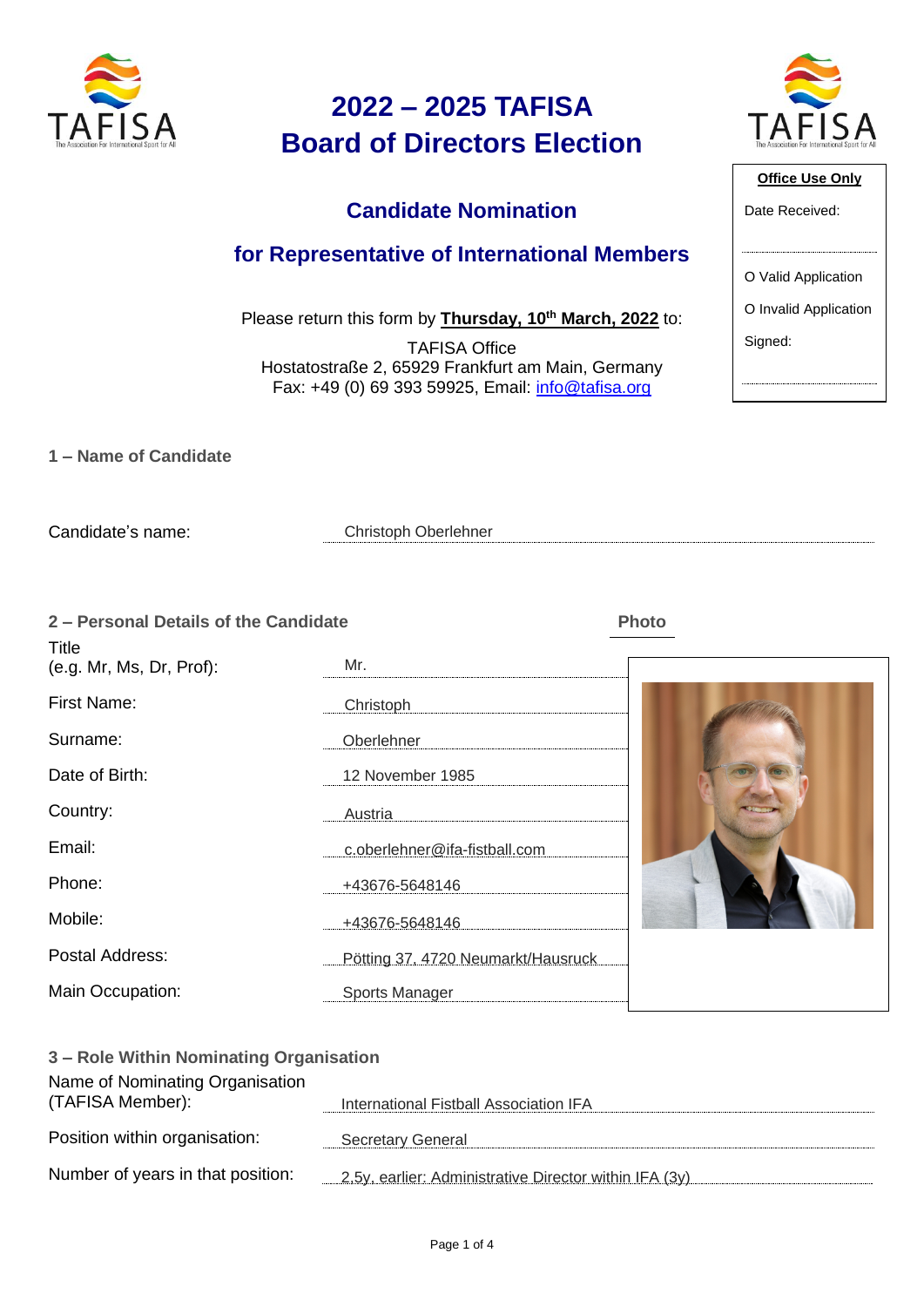



| Special contributions to Sport for All in this role: |  |
|------------------------------------------------------|--|
|                                                      |  |

IFA started the Fistball Academy and provides educational material for all member federations, coaches, teachers and players

Sport for all is a key value within IFA as it is the basis for our top sports. Therefore, we promote and extend our Sport for all activities since 2018 constantly. We are part of TAFISA World Sport for all Games as well of CSIT World Sport Games and we are promoting our own Sport for all activities like IFA Masters or our newly established discipline 2x2 which focus the youth and as well as the urban area.

**4 – Other Positions, Contributions and Achievements in the Field of Sport for All and Physical Activity (Optional)**

Please describe any of your further contributions and achievements in the Field of Sport for All and Physical Activity (this may include current and past positions or roles within other organisations, publications…)

Head of local Fistball club UFG Grieskirchen/Pötting since 2016. Knowledge of challenges, activities and problems of grassroots sports.

Member of project team "Fistball in Austria 2030" with a focus on school sports and youth to promote the Sport of Fistball and extend the Sport for all activities in Austria.

Member of INTERACT Project team - Erasmus+ project under the leadership of TAFISA together with several Sports Organisations

**5 – Command of English (working language of TAFISA)**

Please check as applies

Fluent English speaker  $\overline{\mathbf{M}}$ 

П

Limited English speaker

 $\Box$  I confirm that I have the intention to improve my English within a year, if elected

 $\Box$  I confirm that I have staff at disposal to support me carry out my TAFISA Board duties in English Other fluently spoken languages: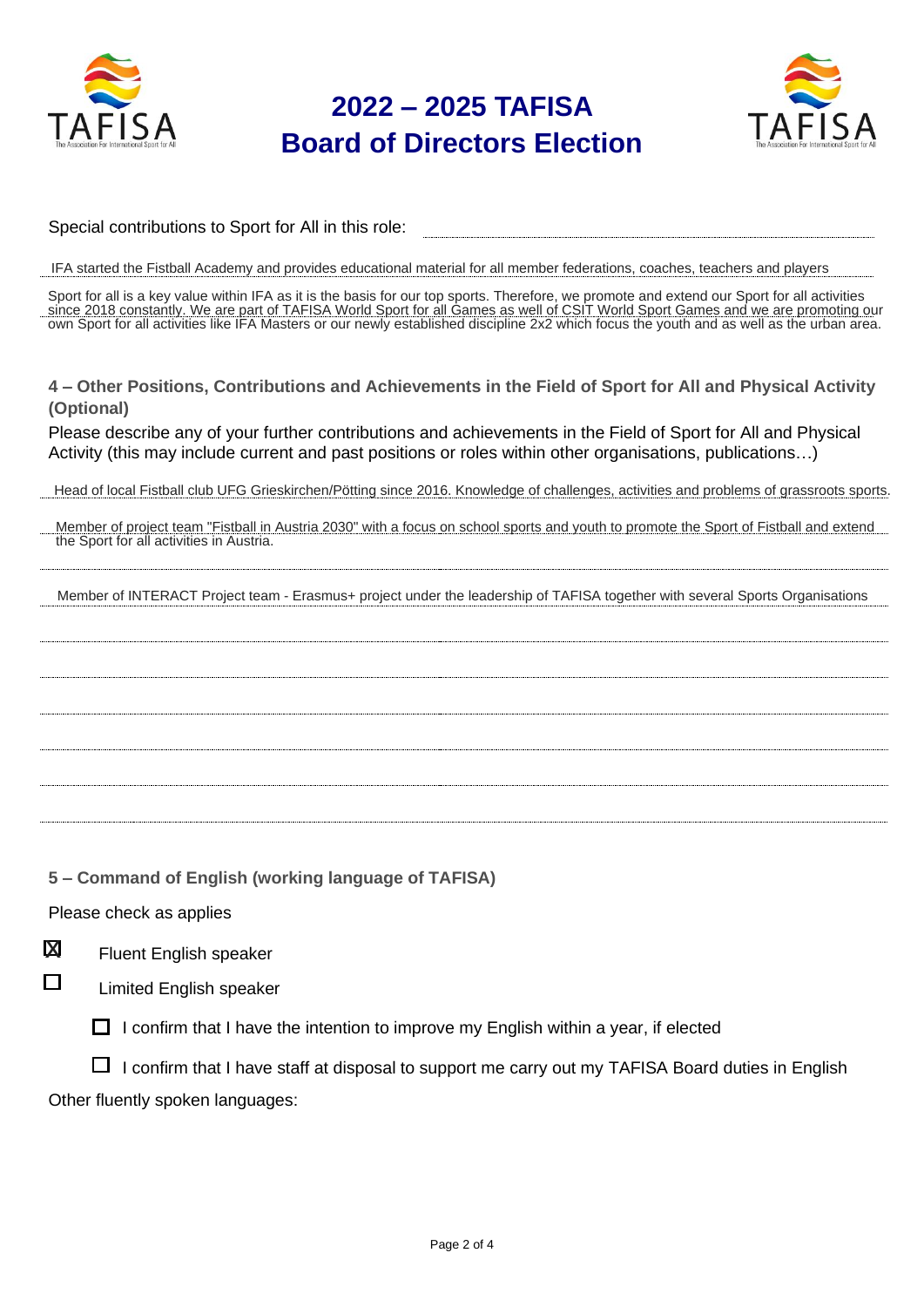



- **6 – Attendance at Board Meetings and General Assemblies**
- Please confirm by checking the boxes
- $\boxtimes$  I confirm my willingness to attend TAFISA Board of Directors Meetings (2 3 times per year) and TAFISA General Assemblies (once every two years)
- $\gtrapprox$  I confirm that costs associated with travel to Board Meetings and General Assemblies will be borne by the Board Member themselves or their organisation, unless otherwise stipulated by the TAFISA Board of **Directors**
- **7 – Dedication to TAFISA**

Please confirm by checking the box

- $\boxtimes$  I confirm that, if elected, I will be expected to actively support and contribute to TAFISA and its initiatives, including:
	- **•** Promoting TAFISA and its initiatives locally and internationally,
	- Encouraging membership,
	- Supporting coordination of (local) events and programs, e.g. World Challenge Day, World Walking Day, World/Regional Sport for Games, World Congress, Certified Leadership Courses, etc,
	- Contributing to TAFISA publications, including newsletters, and the website,
	- Identifying and fostering relationships with potential sponsors and partners, and
	- Supporting other countries.

#### **8 – Benefit to TAFISA**

Please describe, in a few words, how you intend to support TAFISA's growth and development if elected, as well as any special benefits that you may bring to TAFISA:

I am very glad to support TAFISA's goals and help to promote Sport for all on different levels.

I bring a broad background of Sport for All activities from a variety of perspectives. In addition, TAFISA benefits from access to GAISF

or AIMS. We also work on IOC recognition and know the challenges in Sport for All. We also bring in a good network to several

International Sports Federations.